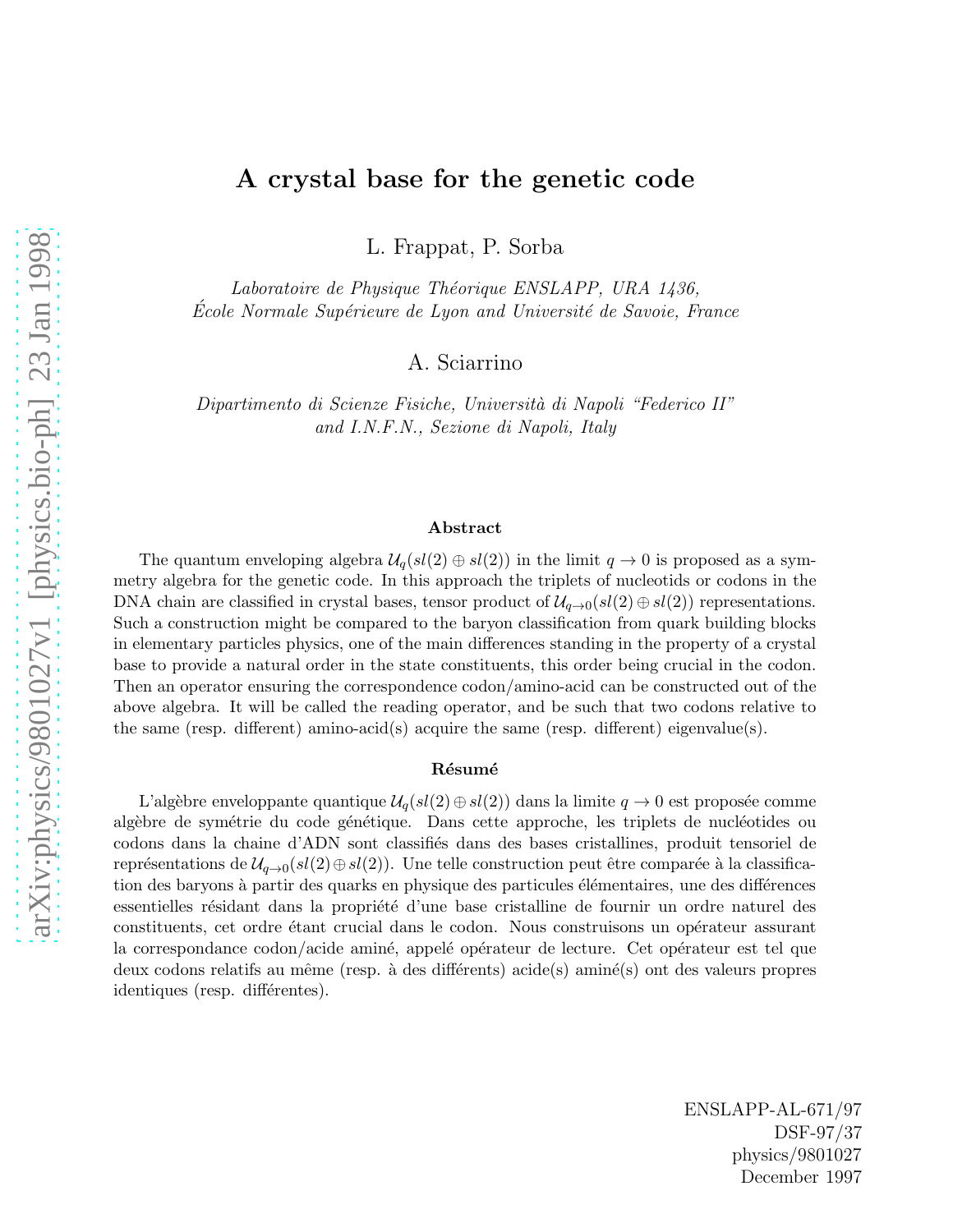The mystery of the perfect correspondence between triplets of nucleotides or codons in the desoxyribonucleic acid (DNA) sequence and the amino-acids is called the genetic code[[1\]](#page-11-0). Let us, in a few words, remind how the DNA conducts the synthesis of proteins, which constitute the most abundant organic substances in living matter systems. Indeed, the DNA macromolecule is made of two linear chains of nucleotides in the famous double helix structure. Each nucleotide is characterized by one of the four elementary bases: adenine (A) and guanine (G) deriving from purine, and cytosine (C) and thymine (T) coming from pyrimidine. The DNA is localized in the nucleus of the cell and the transmission of the genetic information in the cytoplasm is achieved by the messenger ribonucleic acid or mRNA. This operation is called the transcription, the A, G, C, T bases in the DNA being respectively associated to the U, C, G, A bases, U denoting the uracile base. Finally, a codon is an ordered sequence of three bases (e.g. AAG, ACG, etc.) and it is a simple exercise to numerate  $4 \times 4 \times 4$  different codons. Except the three following triplets UAA, UAG and UGA, each of the 61 others is related through a ribosome to an amino-acid in the universal eukariotic code (see Table [2](#page-9-0)). Thus the chain of nucleotides in the mRNA – and also in the DNA – can also be viewed as a sequence of triplets, each corresponding to an amino-acid, except the three above mentioned ones. These last codons are called non-sense or stop-codons, and their role is to stop the biosynthesis.

One can distinguish 20 different amino-acids <sup>1</sup>. It follows that different codons can be associated to the same amino-acid, or in other words, that the genetic code is degenerated. Considering the standard eukariotic code (see Table [2\)](#page-9-0), one remarks that the codons are organized in sextets, quadruplets, triplets, doublets and even singlets, each multiplet corresponding to a specific aminoacid. Such a picture naturally led Hornos and Hornos[[2\]](#page-11-0) to look for an underlying symmetry based on a continuous Lie group. More precisely, the authors tried to answer the following question: is it possible to determine a Lie group G carrying a 64-dimensional irreducible representation R and admitting a subgroup H such that the decomposition of R into irreducible representations under H gives exactly the different just above mentioned multiplets? They proposed as starting symmetry the symplectic group  $Sp(6)$  with successive breakings up to its Cartan part  $U(1) \times U(1) \times U(1)$ .

Interpreting the double origin of the nucleotides, each arising either from purine or from pyrimidine,as a  $\mathbb{Z}_2$ -grading, a supersymmetric extension of the above model has been proposed [[3\]](#page-11-0) with the superalgebra  $sl(6|1)$  as the classification (super)algebra before symmetry breaking. A systematic search for superalgebras the representation theory of which comes close to the multiplet structure of the genetic code has also been recently carried out in ref. [\[4](#page-11-0)].

It is a rather different point of view that we will adopt in this letter. Indeed we will consider the four nucleotides as basic states of the  $(\frac{1}{2}, \frac{1}{2})$  $\frac{1}{2}$  representation of the  $\mathcal{U}_q(sl(2) \oplus sl(2))$  quantum

<sup>&</sup>lt;sup>1</sup>They are denoted by the letters Ala (Alanine), Arg (Arginine), Asn (Asparagine), Asp (Aspartic acid), Cys (Cysteine), Gln (Glutamine), Glu (Glutamic acid), Gly (Glycine), His (Histidine), Ile (Isoleucine), Leu (Leucine), Lys (Lysine), Met (Methionine), Phe (Phenylalanine), Pro (Proline), Ser (Serine), Thr (Threonine), Trp (Tryptophane), Tyr (Tyrosine), Val (Valine).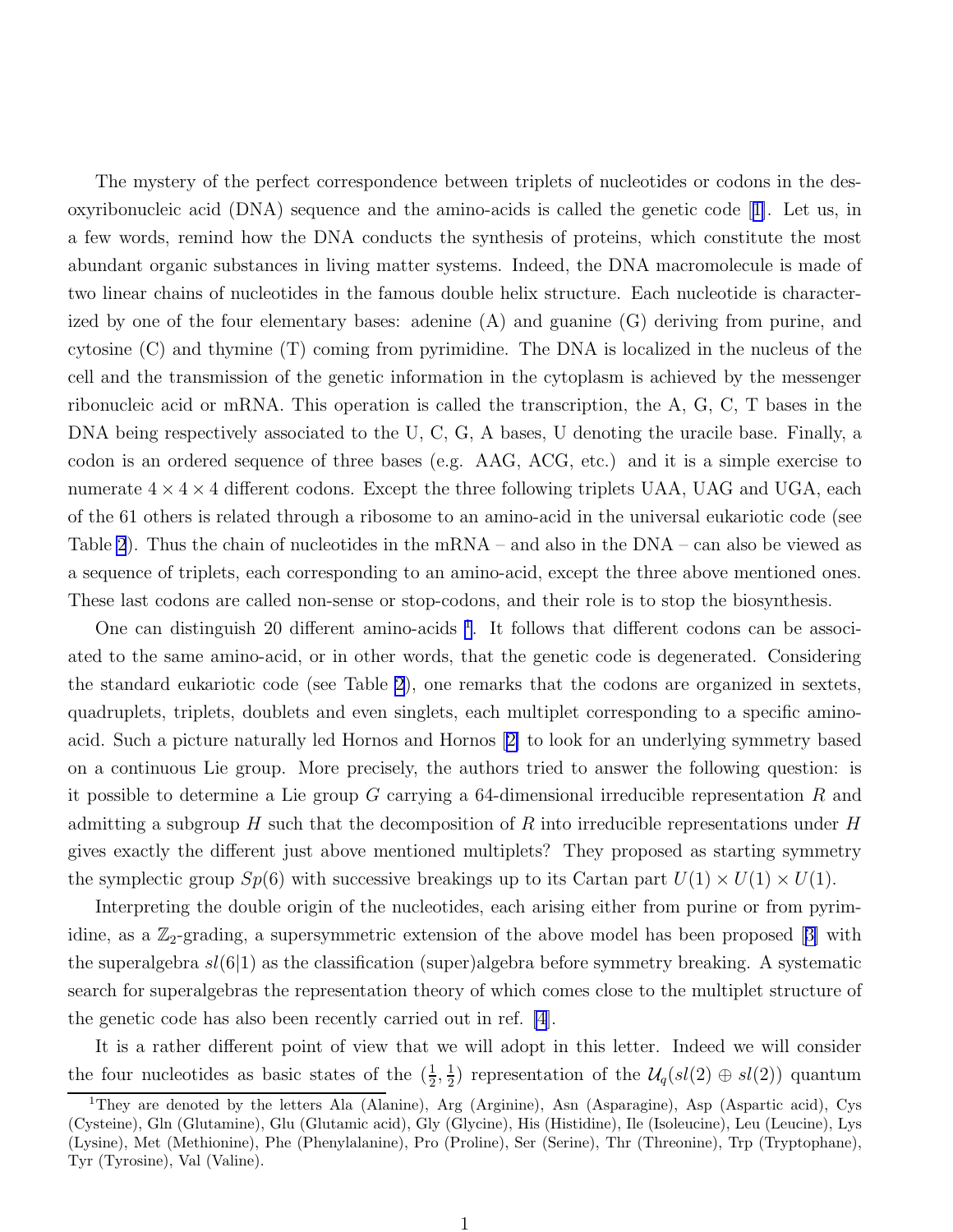<span id="page-2-0"></span>enveloping algebra in the limit  $q \to 0$ . Then a triplet of nucleotides will be obtained by constructing the tensor product of three such four dimensional representations. Actually, this approach mimicks the group theoretical classification of baryons made out from three quarks in elementary particles physics, the building blocks being here the A, C, G, T (U) nucleotides. The main and essential difference stands in the property of a codon to be an ordered set of three nucleotides, which is not the case for a baryon. Let us be more explicit on an example: there are three different codons made of the A, A, U nucleotides, namely AAU, AUA and UAA, while the proton appears as a weighted combination of the two u quarks and one d quark, that is  $|p\rangle \sim |uud\rangle + |udu\rangle + |duu\rangle$ , where the spin structure is implicit.

Constructing such pure states is made possible in the framework of any algebra  $\mathcal{U}_{q\to 0}(\mathcal{G})$  with  $\mathcal G$ being any (semi)-simple classical Lie algebra owing to the existence of a special basis, called crystal basis, in any (finite dimensional) representation of G. The algebra  $\mathcal{G} = su(2) \oplus su(2) \simeq so(4)$  appears the most natural for our purpose. First of all, it is "reasonable" to represent the four nucleotides in the fundamental representation of  $\mathcal{G}$ . Moreover, the complementary rule in the DNA–mRNA transcription may suggest to assign a *quantum number* with opposite values to the couples  $(A, T/U)$ and  $(C, G)$ . The distinction between the purine bases  $(A, G)$  and the pyrimidine ones  $(C, T/U)$  can be algebraically represented in an analogous way. Thus considering the representation  $(\frac{1}{2}, \frac{1}{2})$  $(\frac{1}{2})$  of the group  $SU(2) \times SU(2)$  and denoting  $\pm$  the basis vector corresponding to the eigenvalues  $\pm \frac{1}{2}$  $\frac{1}{2}$  of the  $J_3$ generator in any of the two  $su(2)$  corresponding algebras, we will assume the following "biological" spin structure:

> $su(2)_H$  $C \equiv (+, +)$  ←→  $U \equiv (-, +)$  $su(2)_V \updownarrow$   $\updownarrow su(2)_V$  (1)  $G \equiv (+,-) \qquad \qquad \longleftrightarrow \qquad A \equiv (-,-)$  $su(2)_E$

the subscripts  $H$  (:= horizontal) and  $V$  (:= vertical) being just added to specify the group actions.

Now, let us turn our attention towards the representations of  $\mathcal{U}_{q\to 0}(\mathcal{G})$  and more specifically to their crystal bases. In statistical mechanics, the  $q \to 0$  limit of a deformed (quantum) algebra can be interpreted as the absolute zero temperature in a lattice model. Introducing in  $\mathcal{U}_{q\to 0}(\mathcal{G})$  the operators  $\tilde{e}_i$  and  $\tilde{f}_i$   $(i = 1, ...,$  rank  $\mathcal{G})$  after modification of the simple root vectors  $e_i$  and  $f_i$  of  $\mathcal{U}_q(\mathcal{G})$ , a particular kind of basis in a  $\mathcal{U}_q(\mathcal{G})$ -module can be defined. Such a basis is called a crystal basis and carries the property to undergo in a specially simple way the action of the  $\tilde{e}_i$  and  $f_i$  operators: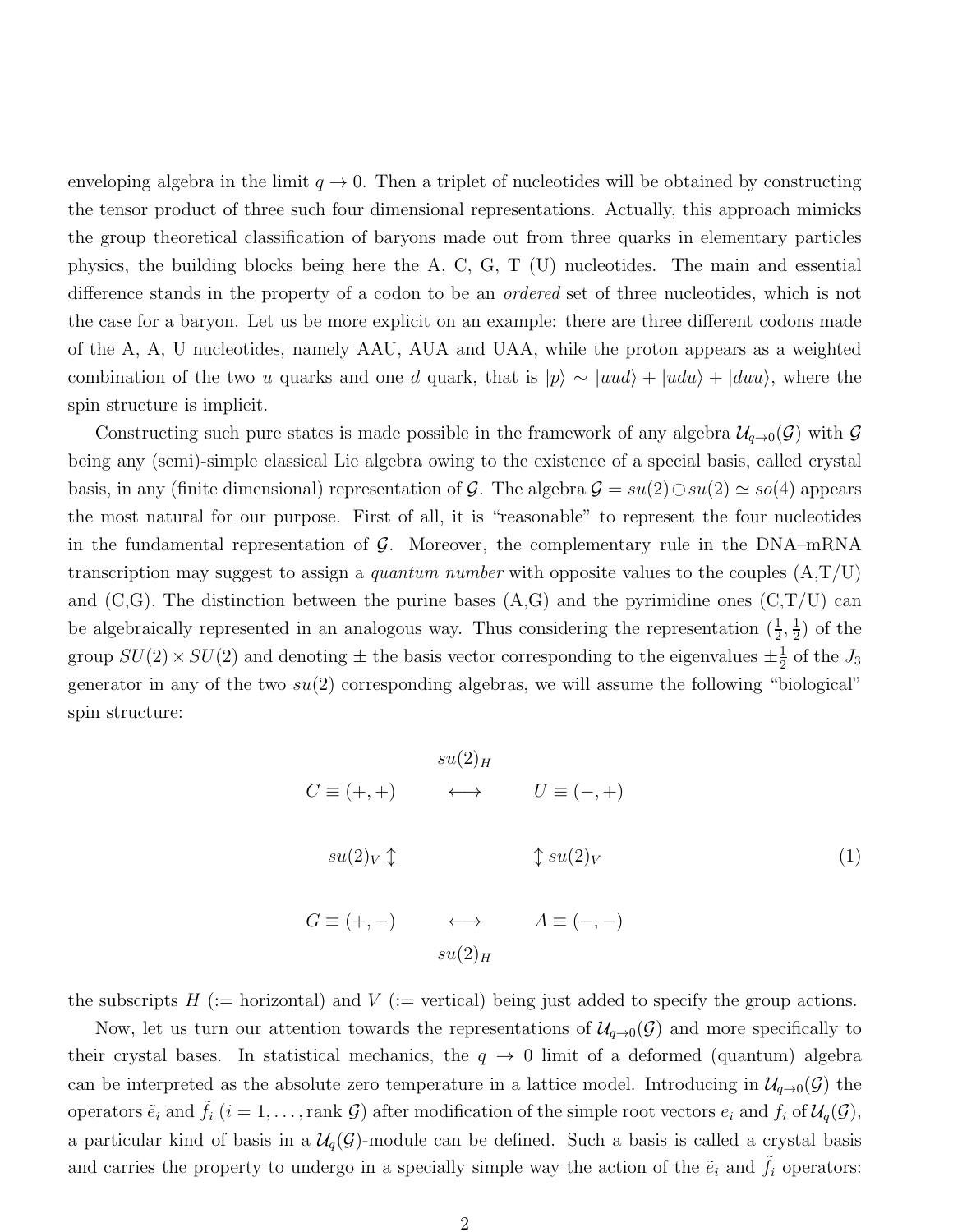<span id="page-3-0"></span>as an example, for any couple of vectors u, v in the crystal basis  $\mathcal{B}$ , one gets  $u = \tilde{e}_i v$  if and only if  $v = \tilde{f}_i u$ . One must note that there is no objection to consider the four states C, U, G, A defined in [\(2](#page-2-0)) as constituting a crystal basis for the  $(\frac{1}{2}, \frac{1}{2})$  $\frac{1}{2}$ ) module of  $\mathcal{U}_{q\to 0}(sl(2) \oplus sl(2))$ . More interesting for our purpose is the crystal basis in the tensorial product of two representations. Then the following theorem holds [\[5\]](#page-11-0):

Let  $\mathcal{B}_1$  and  $\mathcal{B}_2$  be the crystal bases of the  $M_1$  and  $M_2$   $\mathcal{U}_{q\to 0}(\mathcal{G})$ -modules respectively. Then for  $u \in \mathcal{B}_1$ and  $v \in \mathcal{B}_2$ , we have:

$$
\tilde{f}_i(u \otimes v) = \begin{cases} \tilde{f}_i u \otimes v & \exists n \ge 1 \text{ such that } \tilde{f}_i^n u \ne 0 \text{ and } \tilde{e}_i v = 0 \\ u \otimes \tilde{f}_i v & \text{otherwise} \end{cases}
$$
 (2)

$$
\tilde{e}_i(u \otimes v) = \begin{cases} u \otimes \tilde{e}_i v & \exists n \ge 1 \text{ such that } \tilde{e}_i^n v \ne 0 \text{ and } \tilde{f}_i u = 0 \\ \tilde{e}_i u \otimes v & \text{otherwise} \end{cases}
$$
 (3)

To represent a codon, we will have to perform the tensor product of three  $(\frac{1}{2}, \frac{1}{2})$  $(\frac{1}{2})$  representations of  $\mathcal{U}_{q\rightarrow0}(sl(2)\oplus sl(2))$ . However, it is well-known – and easy to check from Tables [1](#page-9-0), [2](#page-9-0) – that in a multiplet of codons relative to a specific amino-acid, the two first bases constituent of a codon are "relatively stable", the degeneracy being mainly generated by the third nucleotide. For that reason, we will prefer to examine a codon as a  $2+1$  state instead of a simple triplet. So, let us consider in detail the first tensor product:

$$
\left(\frac{1}{2},\frac{1}{2}\right) \otimes \left(\frac{1}{2},\frac{1}{2}\right) = (1,1) \oplus (1,0) \oplus (0,1) \oplus (0,0) \tag{4}
$$

where inside the parenthesis,  $j = 0, \frac{1}{2}$  $\frac{1}{2}$ , 1 is put in place of the  $2j+1=1,2,3$  respectively dimensional  $SU(2)$  representation. We get, using Theorem 1, the following tableau:

$$
\rightarrow su(2)_H \qquad (0,0) \qquad (CA) \qquad (1,0) \qquad (CG \quad UG \quad UA)
$$
  

$$
su(2)_V \qquad (0,1) \qquad \begin{pmatrix} CU \\ GU \\ GA \end{pmatrix} \qquad (1,1) \qquad \begin{pmatrix} CC & UC & UU \\ GC & AC & AU \\ GG & AG & AA \end{pmatrix}
$$

From Tables [1](#page-9-0) and [2,](#page-9-0) the dinucleotide states formed by the first two nucleotides in a codon can be put in correspondence with quadruplets, doublets or singlets of codons relative to an amino-acid. Note that the sextets (resp. triplets) are viewed as the sum of a quadruplet and a doublet (resp. a doublet and a singlet). The dinucleotide states associated to the quadruplets (as well as those included in the sextets) of codons satisfy:

$$
J_{H,3}^d > 0 \quad \text{or} \quad J_{H,3}^d = 0 \,, \quad J_{V,3}^d \ge 0 \,, \quad J_V^d \ne 0 \,. \tag{5}
$$

where  $J_{H,3}^d$  and  $J_{V,3}^d$  are the third components of the spin generators of the dinucleotide states. The dinucleotide states associated to the doublets (as well as those included in the triplets) and eventually to the singlets of codons are such that:

$$
J_{H,3}^d < 0 \quad \text{or} \quad J_{H,3}^d = 0 \,, \quad J_{V,3}^d < 0 \text{ or } J_V^d = 0 \,. \tag{6}
$$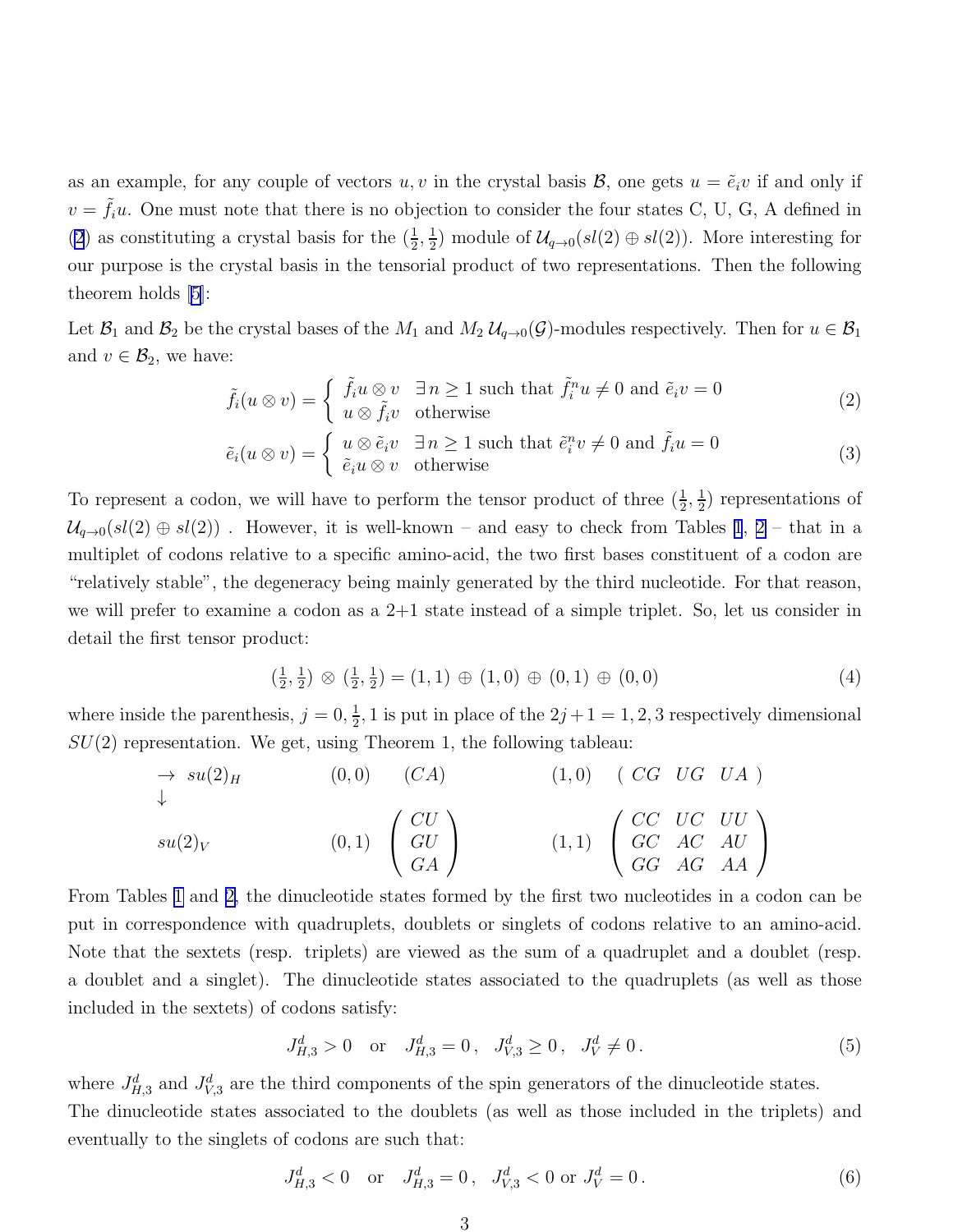On the other hand, if we consider the three-fold tensor product, the content into irreducible representations of  $\mathcal{U}_{q\to 0}(sl(2)\oplus sl(2))$  is given by:

$$
\left(\frac{1}{2},\frac{1}{2}\right)\otimes\left(\frac{1}{2},\frac{1}{2}\right)\otimes\left(\frac{1}{2},\frac{1}{2}\right) = \left(\frac{3}{2},\frac{3}{2}\right)\oplus 2\left(\frac{3}{2},\frac{1}{2}\right)\oplus 2\left(\frac{1}{2},\frac{3}{2}\right)\oplus 4\left(\frac{1}{2},\frac{1}{2}\right)
$$
\n(7)

The structure of the irreducible representations of the r.h.s. of Eq. (7) is:

$$
\left(\frac{3}{2},\frac{3}{2}\right) \equiv \begin{pmatrix} CCC & UCC & UUC & UUU \\ GCC & ACC & AUC & AUU \\ GGC & AGC & AAC & AAU \end{pmatrix}
$$

$$
\left(\frac{3}{2},\frac{1}{2}\right) \equiv \begin{pmatrix} CCG & UCG & UUG & UUA \\ GCG & ACG & AUG & AUA \end{pmatrix}
$$

$$
\left(\frac{3}{2},\frac{1}{2}\right)' \equiv \begin{pmatrix} CGC & UGC & UAC & UAU \\ CGG & UGG & UAG & UAA \end{pmatrix}
$$

$$
\left(\frac{3}{2},\frac{3}{2}\right) \equiv \begin{pmatrix} CCU & UCU \\ GCU & ACU \\ GGU & AGU \\ GGA & AGA \end{pmatrix} \qquad \left(\frac{1}{2},\frac{3}{2}\right)' \equiv \begin{pmatrix} CUC & CUU \\ GUC & GUU \\ GAG & GAA \end{pmatrix}
$$

$$
\left(\frac{1}{2},\frac{1}{2}\right) \equiv \begin{pmatrix} CCA & UCA \\ GCA & ACA \end{pmatrix} \qquad \left(\frac{1}{2},\frac{1}{2}\right)' \equiv \begin{pmatrix} CGU & UGU \\ CGA & UGA \end{pmatrix}
$$

$$
\left(\frac{1}{2},\frac{1}{2}\right)'' \equiv \begin{pmatrix} CUG & CUA \\ GUG & GUA \end{pmatrix} \qquad \left(\frac{1}{2},\frac{1}{2}\right)''' \equiv \begin{pmatrix} CAC & CAU \\ CAG & CAA \end{pmatrix}
$$

As expected from formulae [\(5\)](#page-3-0) and [\(6](#page-3-0)), our model cannot gather codons associated to one particular amino-acid in the same irreducible multiplet. However, it is possible to construct an operator R out of the algebra  $\mathcal{U}_{q\to 0}(sl(2)\oplus sl(2))$ , acting on the codons, that will describe the genetic code in the following way:

Two codons have the same eigenvalue under  $R$  if and only if they are associated to the same amino-acid.

This operator will be called the reading operator. It has the following form:

$$
\mathcal{R} = \frac{4}{3}c_1 C_H + \frac{4}{3}c_2 C_V - 4c_1 \mathcal{P}_1 J_{H,3} - 4c_2 \mathcal{P}_2 J_{V,3} + (\mathcal{P}_3 c_3 + \mathcal{P}_4 c_4) J_{V,3} \n+ \mathcal{P}_5 c_5 (\frac{1}{2} - J_{V,3}^{(3)}) + (\mathcal{P}_6 q + \mathcal{P}_6' q') (\frac{1}{2} - J_{V,3}^{(3)}) J_{H,3}^{(3)}.
$$
\n(8)

In Eq. (8), the operators  $J_{H,3}$  and  $J_{V,3}$  are the third components of the total spin generators of the algebra  $\mathcal{U}_{q\rightarrow 0}(sl(2)\oplus sl(2)),\,J_{H,3}^{(3)}$  $\stackrel{(3)}{H,3}, \stackrel{(3)}{V,3}$  $V_{V,3}^{(5)}$  are the third components corresponding to the third nucleotide of a codon. Of course, these last two operators can be replaced by  $J_{\alpha,3}^{(3)} = J_{\alpha,3} - J_{\alpha,3}^d$  ( $\alpha = H, V$ ). The operator  $C_{\alpha}$  ( $\alpha = H, V$ ) is a "Casimir" operator of  $\mathcal{U}_{q\to 0}(sl(2))$  in the crystal basis. It is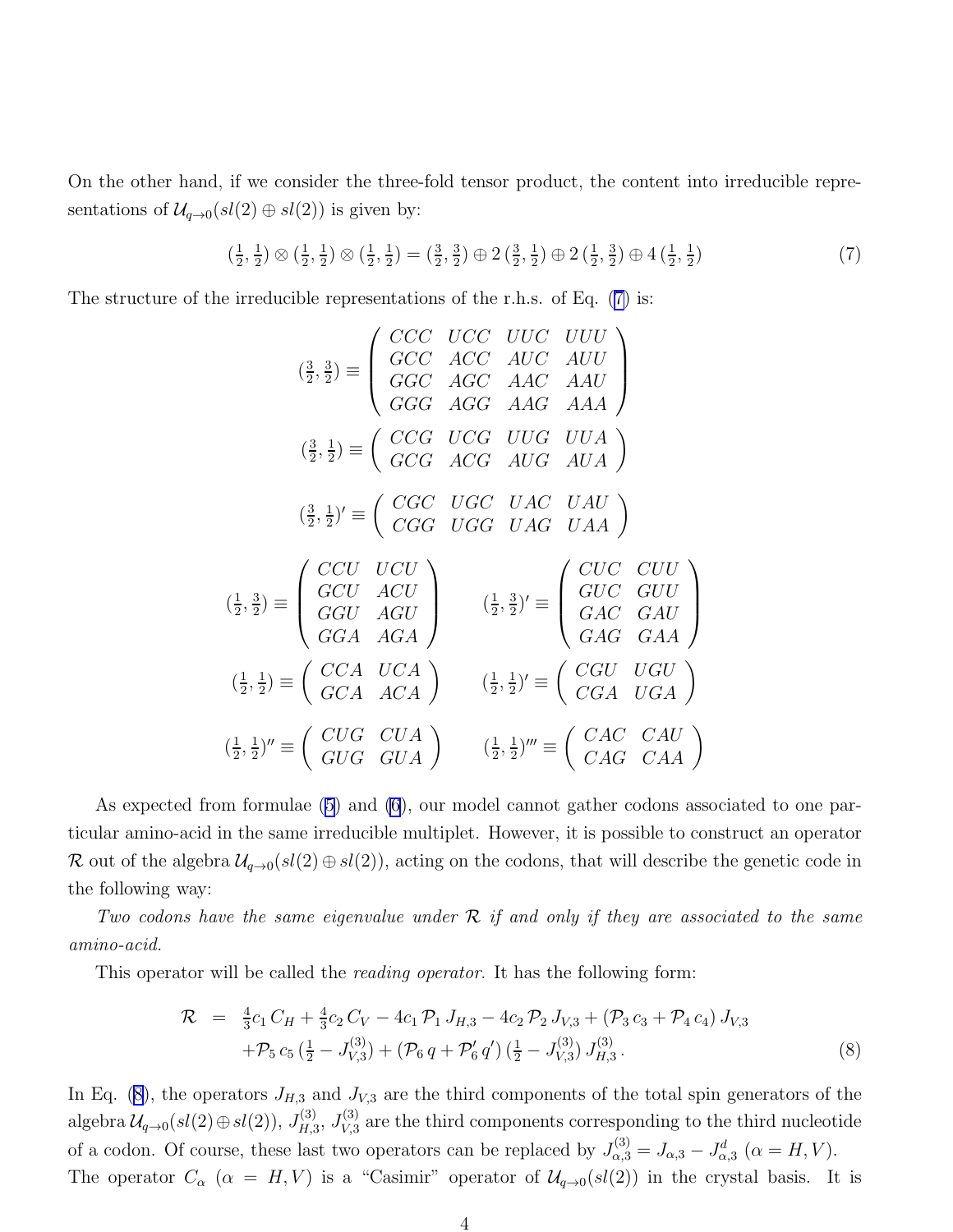characterized by the property that it commutes with  $J_{\pm,H}$ ,  $J_{\pm,V}$  and  $J_{H,3}$ ,  $J_{V,3}$  (where  $J_{\pm,H}$ ,  $J_{\pm,V}$  are the generators with a well-defined behaviour for  $q \to 0$ ) and its eigenvalues on any vector basis of an irreducible representation of highest weight J is  $J(J+1)$ , i.e. the same as the undeformed standard second degree Casimir operator of  $sl(2)$ . Its explicit expression is

$$
C = (J_3)^2 + \frac{1}{2} \sum_{n \in \mathbb{Z}_+} \sum_{k=0}^n (J_-)^{n-k} (J_+)^n (J_-)^k.
$$
 (9)

Note that for  $sl(2)_{q\rightarrow 0}$  the "Casimir" operator is an infinite series of powers of J\_ and J<sub>+</sub>. However in any finite irreducible representation only a finite number of terms gives a non-vanishing contribution.  $P_i$   $(i = 1, \ldots, 5)$  are projectors given by the following expressions:

$$
\mathcal{P}_1 = J_{H+}^d J_{H-}^d,
$$
\n
$$
\mathcal{P}_2 = J_{V+}^d J_{V-}^d,
$$
\n
$$
\mathcal{P}_3 = J_{H-}^d J_{H+}^d (2 - J_{H+}^d J_{H-}^d - J_{V+}^d J_{V-}^d) + (1 - J_{H-}^d J_{H+}^d)(1 - J_{H+}^d J_{H-}^d)(1 - J_{V+}^d J_{V-}^d),
$$
\n
$$
\mathcal{P}_4 = (J_{H-}^d J_{H+}^d) \left[ (J_{H+}^d J_{H-}^d)(1 - J_{V+}^d J_{V-}^d) + (J_{V+}^d J_{V-}^d)(J_{V-}^d J_{V+}^d)(1 - J_{H+}^d J_{H-}^d) \right],
$$
\n
$$
\mathcal{P}_5 = (J_{H-}^d J_{H+}^d)(J_{V-}^d J_{V+}^d)(J_{H+}^d J_{H-}^d)(1 - J_{V+}^d J_{V-}^d).
$$
\n(10)

The projectors  $\mathcal{P}_6, \mathcal{P}'_6$  $n'_{6}$  appear only for the eukariotic code. Their expressions are given by:

$$
\mathcal{P}_6 = (J_{H-}^d J_{H+}^d)(J_{V-}^d J_{V+}^d)(1 - J_{H+}^d J_{H-}^d)(J_{V+}^d J_{V-}^d), \n\mathcal{P}_6' = (J_{H-}^d J_{H+}^d)(1 - J_{V-}^d J_{V+}^d)(J_{H+}^d J_{H-}^d)(1 - J_{V+}^d J_{V-}^d).
$$
\n(11)

The terms in  $c_1$  and  $c_2$  are responsible for the structure in quadruplets (given essentially by the dinucleotide content). The terms in  $c_3$  give rise to the splitting of the quadruplets into doublets. The terms in  $c_4$  and  $c_5$  lead to the sextets. Finally, the terms in q and  $q'$ , that appear only in the eukariotic code, are responsible for the singlet and triplet structure.

Now, using the values of the quantum numbers  $J_H$ ,  $J_V$ ,  $J_{H,3}$ ,  $J_{V,3}$ ,  $J_{\alpha\pm}^d J_{\alpha\pm}^d$  ( $\alpha = H, V$ ) of the codons given in Tables 3 and 4, one can compute the action of the reading operator  $\mathcal R$  on each of the 64 codons.

Although the eukariotic code (EC) seems to be a universal genetic code, it appears in some way as an advanced form of the vertebral mitochondrial code (VMC). Indeed there is very few difference between the two codes. The codons in the VMC are organized into 2 sextets, 6 quadruplets and 14 doublets. When evolving from the VMC to the EC, one doublet and one quartet merge together to form a sextet while two other doublets split into four singlets, two of them gluing with existing doublets to form two triplets. The final result for the EC is 3 sextets, 5 quadruplets, 10 doublets, 2 triplets and 2 singlets. Hence, it appears natural to start to calculate  $\mathcal R$  for the vertebral mitochondrial code.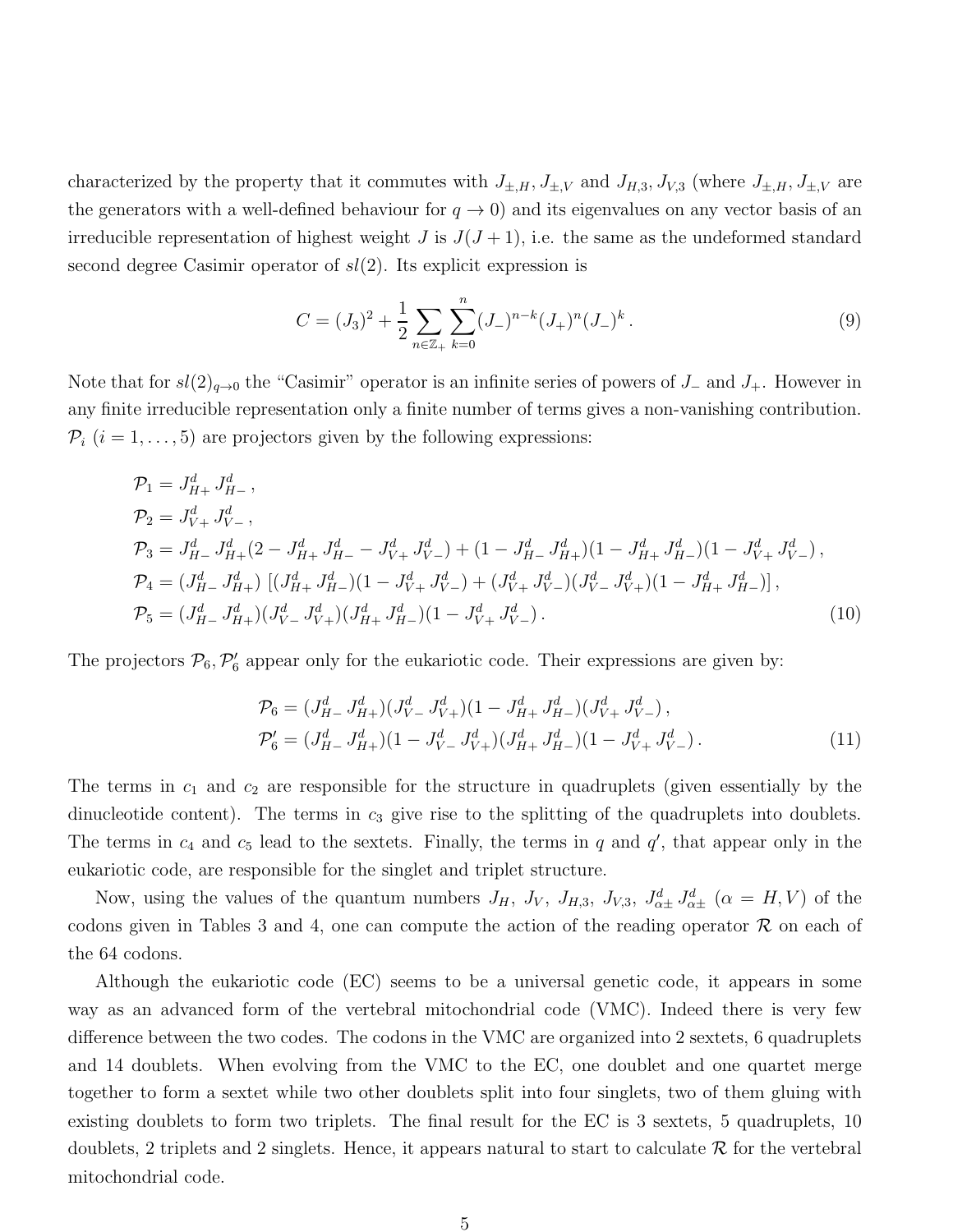#### a) Vertebral Mitochondrial Code:

One finds the following eigenvalues of the reading operator  $\mathcal R$  in the case of the vertebral mitochondrial code, identifying the amino-acids with its corresponding codons (Ser corresponds to the codons UCX (X=C,U,G,A) while Ser' corresponds to the codons AGC/AGU; similarly Leu is related to the quartet CUX and Leu′ to the doublet UUG/UUA; finally, Arg is given by the quartet CGX and Ter′ to the doublet AGG/AGA):

Pro = 
$$
-c_1 - c_2
$$
  
\nAla =  $-c_1 + 3c_2$   
\nAsp =  $c_1 + 5c_2 - \frac{1}{2}c_3$   
\n $Tyr = 5c_1 + c_2 + \frac{1}{2}c_3$   
\n $Asn = 5c_1 + 5c_2 - \frac{1}{2}c_3$   
\n $His = c_1 + c_2 + \frac{1}{2}c_3$   
\n $Asn = 5c_1 + c_2 + \frac{1}{2}c_3$   
\n $Asn = 5c_1 + c_2 + \frac{1}{2}c_3$   
\n $Asn = c_1 + c_2 + \frac{1}{2}c_3$   
\n $Asn = -c_1 + c_2$   
\n $Cys = 3c_1 + c_2 + \frac{1}{2}c_3 + \frac{1}{2}c_4$   
\n $Str' = 3c_1 + 5c_2 - \frac{1}{2}c_3 - \frac{1}{2}c_4$   
\n $Str' = 3c_1 + 5c_2 - \frac{1}{2}c_3 - \frac{1}{2}c_4$   
\n $Str' = 3c_1 + 5c_2 - \frac{1}{2}c_3 - \frac{1}{2}c_4$   
\n $Str' = 3c_1 + 3c_2$   
\n $Str' = 3c_1 + 3c_2$   
\n $Str' = 3c_1 - c_2 + \frac{3}{2}c_3$   
\n $Str' = 3c_1 - c_2$   
\n $Str' = 3c_1 - c_2$   
\n $Str' = 3c_1 - c_2$   
\n $Str' = 3c_1 - c_2$   
\n $Str' = 3c_1 - c_2$   
\n $Str' = 3c_1 - c_2$   
\n $Str' = 3c_1 - c_2$   
\n $Str' = 3c_1 - c_2$   
\n $Str' = 3c_1 - c_2$   
\n $Str' = 3c_1 - c_2$   
\n $Str'$ 

The parameters  $c_3$ ,  $c_4$  are fixed by the following requirements. The condition Leu = Leu' leads to the expression of the coefficient  $c_3$  in function of  $c_1$  and  $c_2$ , and one obtains  $c_3 = -8c_1$ . At this point, one is led to add a correcting term in  $\mathcal R$  since the symmetry of the genetic code implies Ile  $=$  Val and Cys = Arg as soon as Leu = Leu' while Ser' is not equal to Ser. Hence the projector  $\mathcal{P}_4$  has a non-vanishing value on the AG, UG and AU dinucleotides. The condition Ser' = Ser then implies  $c_4 = 8c_1 + 12c_2$ . At this point, Ile and Val on the one hand, and Cys and Arg on the other hand become different as required. Finally, the parameter  $c_5$  is fixed for the VMC by requiring that Ter' = Ter. One finds  $c_5 = 6c_1 + 14c_2$ . The demand to be satisfied by  $\mathcal R$  in order to provide different eigenvalues to codons associated to different amino-acids implies the non-vanishing of  $c_1$  and  $c_2$ . This leads, after a rescaling, to express the reading operator for the vertebral mitochondrial code as (where  $c \equiv c_1/c_2$ :

$$
\mathcal{R}_{VMC}(c) = \frac{4}{3}c C_H + \frac{4}{3}C_V - 4c \mathcal{P}_1 J_{H,3} - 4 \mathcal{P}_2 J_{V,3} + (-8c \mathcal{P}_3 + (8c + 12) \mathcal{P}_4) J_{V,3} + (6c + 14) \mathcal{P}_5 \left(\frac{1}{2} - J_{V,3}^{(3)}\right).
$$
\n(13)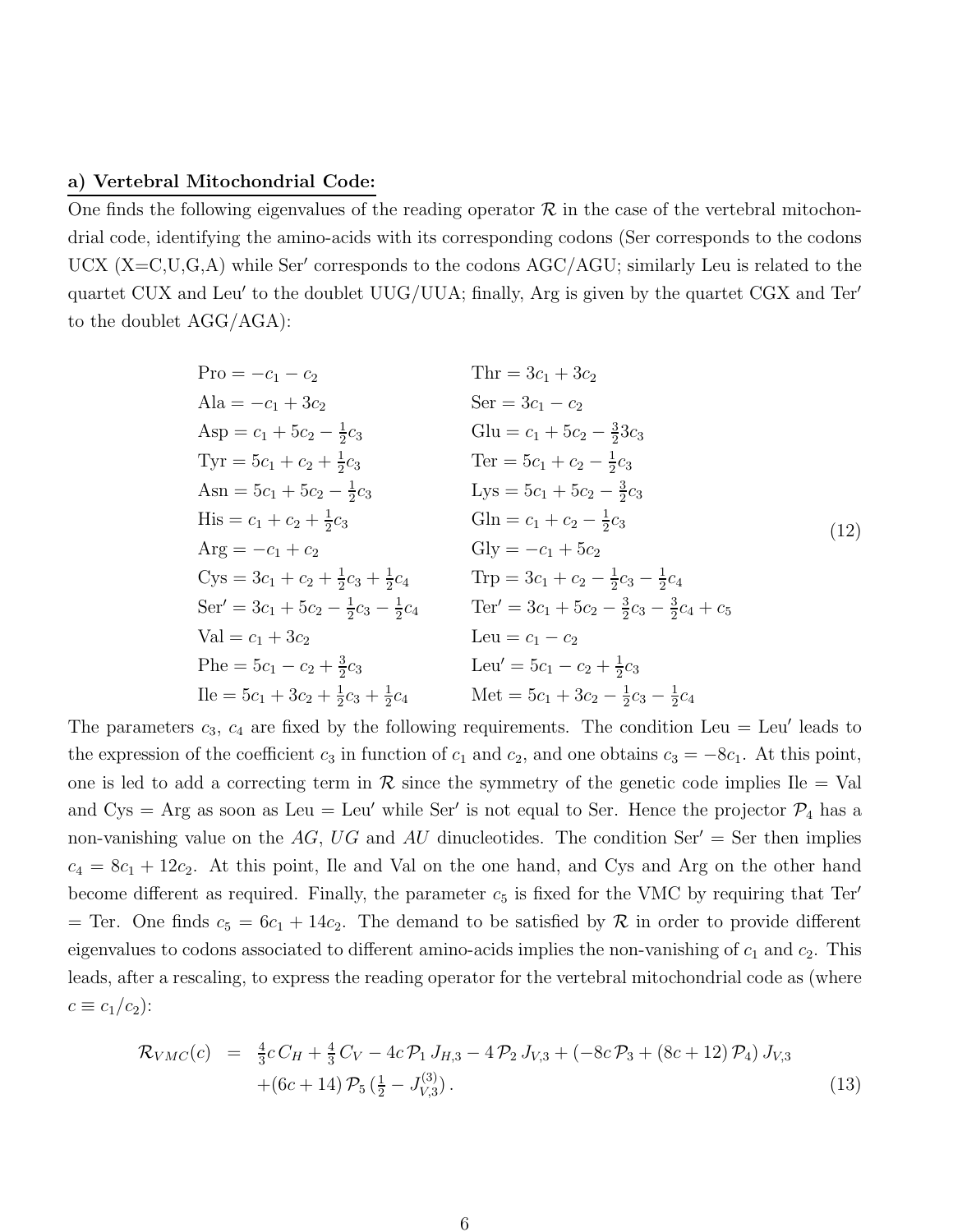| a.a.            | value of the codon $\ $ a.a. |                | $\vert$ value of the codon $\vert$ a.a. |     | value of the codon |      |
|-----------------|------------------------------|----------------|-----------------------------------------|-----|--------------------|------|
| Ala             | $-c+3$                       | $\mathrm{Gly}$ | $-c+5$                                  | Pro | $-c-1$             |      |
| Arg             | $-c+1$                       | His            | $-3c + 1$                               | Ser | $3c-1$             |      |
| Asn             | $9c+5$                       | <b>Ile</b>     | $5c+9$                                  | Thr | $3c+3$             |      |
| Asp             | $5c+5$                       | Leu            | $c-1$                                   | Trp | $3c-5$             | (14) |
| C <sub>ys</sub> | $3c+7$                       | Lys            | $17c + 5$                               | Tyr | $c+1$              |      |
| G <sub>ln</sub> | $5c+1$                       | Met            | $5c-3$                                  | Val | $c+3$              |      |
| Glu             | $13c + 5$                    | Phe            | $-7c - 1$                               | Ter | $9c+1$             |      |

and therefore to the following values for the amino-acids:

#### The vertebral mitochondrial code

We remark that the reading operator  $\mathcal{R}_{VMC}(c)$  can be used for any real value of c, except those confering the same eigenvalue to codons relative to two different amino-acids. These forbidden values are the following:  $-7, -5, -4, -3, -\frac{5}{2}$  $\frac{5}{2}, -\frac{7}{3}$  $\frac{7}{3}$ ,  $-2$ ,  $-\frac{5}{3}$  $\frac{5}{3}, -\frac{3}{2}$  $\frac{3}{2}, -\frac{4}{3}$  $\frac{4}{3}$ , -1, - $\frac{5}{6}$  $\frac{5}{6}, -\frac{4}{5}$  $\frac{4}{5}, -\frac{3}{4}$  $\frac{3}{4}$ ,  $-\frac{5}{7}$  $\frac{5}{7}, -\frac{2}{3}$  $\frac{2}{3}, -\frac{3}{5}$  $\frac{3}{5}, -\frac{1}{2}$  $\frac{1}{2}$ ,  $-\frac{3}{7}$  $\frac{3}{7}, -\frac{2}{5}$  $\frac{2}{5}, -\frac{3}{8}$  $\frac{3}{8}, -\frac{1}{3}$  $\frac{1}{3}, -\frac{3}{10}, -\frac{2}{7}$  $\frac{2}{7}, -\frac{1}{4}$  $\frac{1}{4}$ ,  $-\frac{2}{9}$  $\frac{2}{9}, -\frac{1}{5}$  $\frac{1}{5}, -\frac{1}{6}$  $\frac{1}{6}, -\frac{1}{7}$  $\frac{1}{7}, -\frac{1}{8}$  $\frac{1}{8}, -\frac{1}{9}$  $\frac{1}{9}, 0, \frac{1}{7}, \frac{1}{6}$  $\frac{1}{6}, \frac{1}{5}$  $\frac{1}{5}, \frac{1}{4}$  $\frac{1}{4}$ ,  $\frac{1}{3}$  $\frac{1}{3}$ ,  $\frac{2}{5}$  $\frac{2}{5}, \frac{1}{2}$  $\frac{1}{2}$ ,  $\frac{2}{3}$  $\frac{2}{3}$ , 1,  $\frac{4}{3}$ ,  $\frac{3}{2}$  $\frac{3}{2}$ , 2,  $\frac{5}{2}$ , 3, 4, 5.

### b) The Eukariotic Code:

In the case of the eukariotic code, most of the eigenvalues of the reading operator are the same. The difference between VMC and EC comes i) from the doublets Met and Trp that split into singlets Met  $(AUG) + Ile'' (AUA)$  and Trp  $(UGG) + Ter'' (UGA)$ , and ii) from the doublet Ter' that merge with the quartet Arg to form a sextet. The eigenvalues for the new structures are the following:

$$
\begin{aligned}\n\text{Ter}'' &= 3c_1 + c_2 - \frac{1}{2}c_3 - \frac{1}{2}c_4 - q' \\
\text{Trp} &= 3c_1 + c_2 - \frac{1}{2}c_3 - \frac{1}{2}c_4 + q' \\
\text{Ile}'' &= 5c_1 + 3c_2 - \frac{1}{2}c_3 - \frac{1}{2}c_4 - q \\
\text{Met} &= 5c_1 + 3c_2 - \frac{1}{2}c_3 - \frac{1}{2}c_4 + q\n\end{aligned}\n\tag{15}
$$

The parameters  $c_3$ ,  $c_4$  are given as in the VMC. The parameter  $c_5$  is now fixed by the condition Ter'  $=$  Arg. One obtains  $c_5 = -4c_1 + 14c_2$ . The parameters q and q' describe the splitting of the doublets Met and Trp into the singlets: they are determined by requiring  $\text{I} \cdot \text{I} = \text{I} \cdot \text{I} = \text{I} \cdot \text{I} = \text{I} \cdot \text{I} = \text{I} \cdot \text{I} \cdot \text{I} = \text{I} \cdot \text{I} \cdot \text{I} \cdot \text{I} = \text{I} \cdot \text{I} \cdot \text{I} \cdot \text{I} \cdot \text{I} \cdot \text{I} \cdot \text{I} \cdot \text{I} \cdot \$ that  $q = -12c_2$  and  $q' = -6c_1 - 6c_2$ . Hence the reading operator for the eukariotic code reads as:

$$
\mathcal{R}_{EC}(c) = \frac{4}{3}cC_H + \frac{4}{3}C_V - 4c\mathcal{P}_1 J_{H,3} - 4\mathcal{P}_2 J_{V,3} + (-8c\mathcal{P}_3 + (8c + 12)\mathcal{P}_4) J_{V,3} + (-4c + 14)\mathcal{P}_5(\frac{1}{2} - J_{V,3}^{(3)}) - 6(2\mathcal{P}_6 + (c + 1)\mathcal{P}_6')(\frac{1}{2} - J_{V,3}^{(3)})J_{H,3}^{(3)}.
$$
(16)

where as in case (a) we have achieved a rescaling and  $c \equiv c_1/c_2$ . This leads to the following values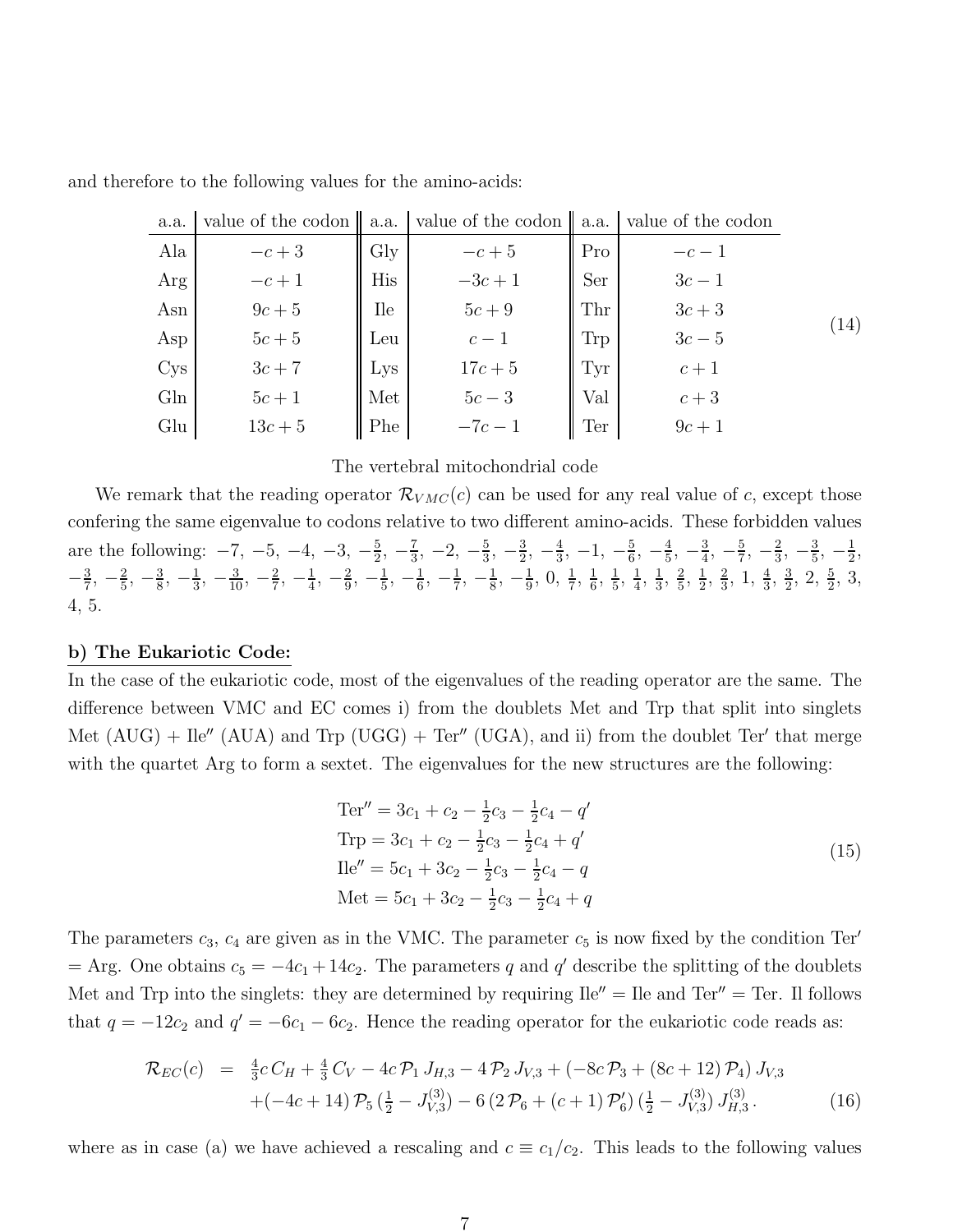for the amino-acids:

| a.a.            |           |            | value of the codon $\ $ a.a. value of the codon $\ $ a.a. value of the codon |     |            |                    |
|-----------------|-----------|------------|------------------------------------------------------------------------------|-----|------------|--------------------|
| Ala             | $-c+3$    | $\rm\,Gly$ |                                                                              | Pro | $-c-1$     |                    |
| Arg             | $-c+1$    | His        | $-c+5$<br>$-3c+1$                                                            | Ser | $3c-1$     |                    |
| Asn             | $9c+5$    | Ile        | $5c + 9$                                                                     | Thr | $3c+3$     |                    |
| Asp             | $5c+5$    | Leu        | $c-1$                                                                        | Trp | $-3c - 11$ | $\left( 17\right)$ |
| C <sub>YS</sub> | $3c+7$    | Lys        | $17c + 5$                                                                    | Tyr | $c+1$      |                    |
| Gln             | $5c+1$    | Met        | $5c - 15$                                                                    | Val | $c+3$      |                    |
| Glu             | $13c + 5$ | Phe        | $-7c-1$                                                                      | Ter | $9c+1$     |                    |

#### The eukariotic code

As in the case (a), we have to rule out the values of the parameter c such that different aminoacids get the same eigenvalue under  $\mathcal{R}_{EC}(c)$ . The forbidden values now are the following:  $-8$ ,  $-7$ ,  $-6, -5, -4, -\frac{7}{2}$  $\frac{7}{2}$ ,  $-3$ ,  $-\frac{5}{2}$  $\frac{5}{2}, -\frac{7}{3}$  $\frac{7}{3}$ ,  $-2$ ,  $-\frac{5}{3}$  $\frac{5}{3}, -\frac{3}{2}$  $\frac{3}{2}, -\frac{4}{3}$  $\frac{4}{3}$ , -1, - $\frac{5}{6}$  $\frac{5}{6}, -\frac{4}{5}$  $\frac{4}{5}, -\frac{3}{4}$  $\frac{3}{4}$ ,  $-\frac{2}{3}$  $\frac{2}{3}, -\frac{3}{5}$  $\frac{3}{5}, -\frac{1}{2}$  $\frac{1}{2}$ ,  $-\frac{3}{7}$  $\frac{3}{7}, -\frac{2}{5}$  $\frac{2}{5}, -\frac{3}{8}$  $\frac{3}{8}, -\frac{1}{3}$  $\frac{1}{3}$ ,  $-\frac{3}{10}, -\frac{2}{7}$  $\frac{2}{7}, -\frac{1}{4}$  $\frac{1}{4}$ ,  $-\frac{2}{9}$  $\frac{2}{9}, -\frac{1}{5}$  $\frac{1}{5}$ ,  $-\frac{1}{6}$  $\frac{1}{6}, -\frac{1}{7}$  $\frac{1}{7}, -\frac{1}{8}$  $\frac{1}{8}, -\frac{1}{9}$  $\frac{1}{9}, 0, \frac{1}{7}, \frac{1}{5}$  $\frac{1}{5}, \frac{1}{4}$  $\frac{1}{4}$ ,  $\frac{1}{3}$  $\frac{1}{3}$ ,  $\frac{2}{5}$  $\frac{2}{5}, \frac{1}{2}$  $\frac{1}{2}$ ,  $\frac{2}{3}$  $\frac{2}{3}$ , 1,  $\frac{7}{6}$ ,  $\frac{3}{2}$  $\frac{3}{2}$ , 2,  $\frac{7}{3}$ ,  $\frac{5}{2}$  $\frac{5}{2}$ ,  $\frac{8}{3}$  $\frac{8}{3}$ , 3,  $\frac{10}{3}$ ,  $\frac{7}{2}$  $\frac{7}{2}$ , 4,  $\frac{9}{2}$ , 7, 9, 11.

The simple model that we propose needs obviously to be developed. First on the symmetry point of view, it would be nice to understand or at least to include naturally in our approach the existence of sextets. Concerning the group structure, we have chosen  $\mathcal{U}_{q\to 0}(\mathcal{G})$  with a minimal group  $G = SU(2) \times SU(2)$ , keeping in mind a physical interpretation. Of course, a larger symmetry might be of some help. As a second step, it will be reasonable to consider a more realistic model including interactions among bases. We wish to be soon able to apply our approach on the one hand for mutations and on the other hand in the fundamental problem of genome sequence.

Let us end this note by the following general remark. There are intense efforts these days to develop an interface between physics and biology. Different approaches are considered, among them the study of the DNA as an ideal polymer in the framework of statistical physics. But no direct connection between biology and elementary particle physics already showed up, in our knowledge. We hope that our proposal will raise up the interest of elementary particle physics in biology.

#### Acknowledgements

One of us (P.S.) is indebted to G. Brun and J.L. Darlix, biologists in ENS Lyon, for providing with informations and for encouragements, to A. Figureau for useful discussions. The authors wish also to thank D. Arnaudon for mentioning to us ref.[[5\]](#page-11-0).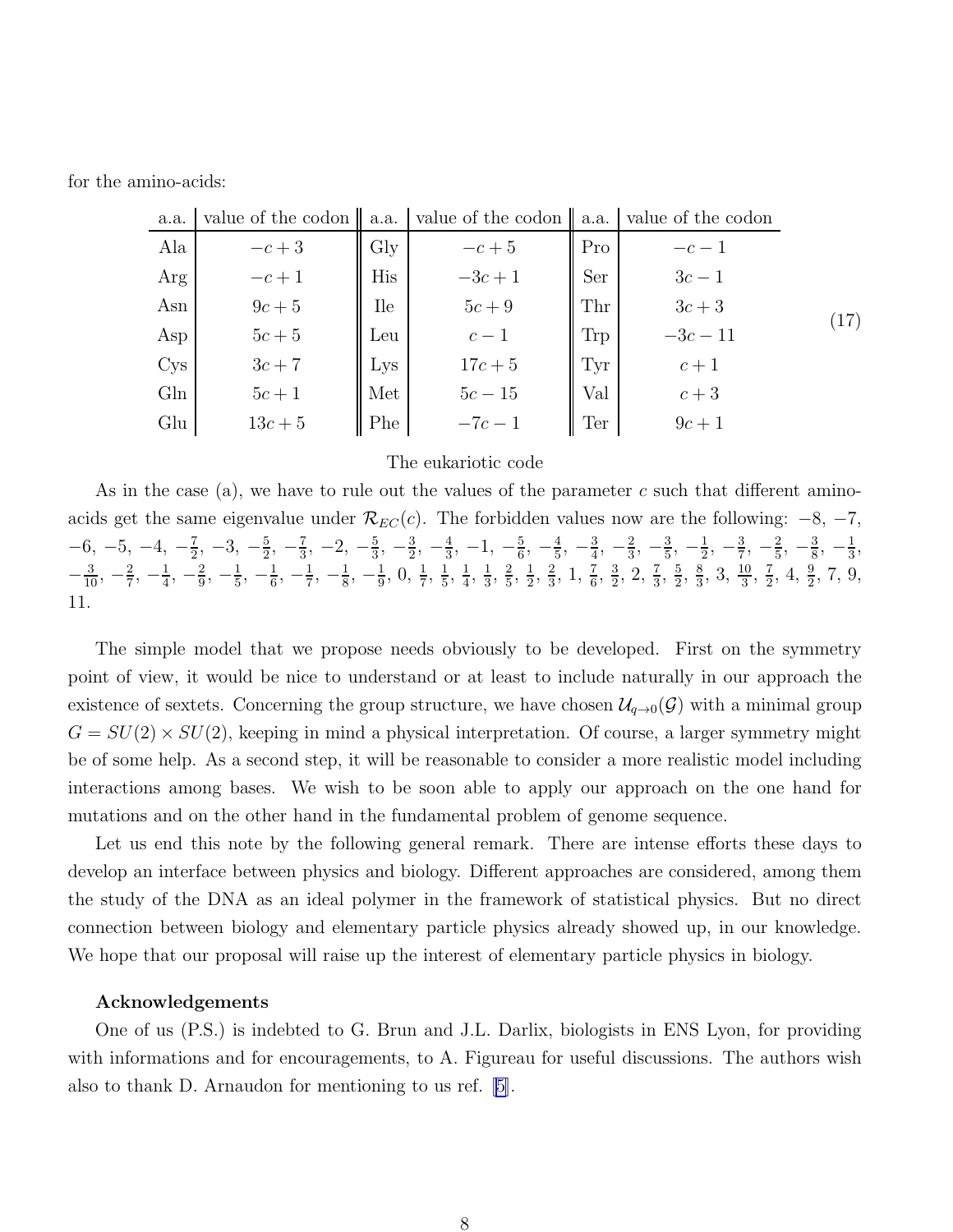<span id="page-9-0"></span>

| CCC        | Pro | UCC        | Ser             | GCC          | Ala            | ACC        | Thr        |
|------------|-----|------------|-----------------|--------------|----------------|------------|------------|
| <b>CCU</b> | Pro | UCU        | Ser             | GCU          | Ala            | ACU        | Thr        |
| CCG        | Pro | <b>UCG</b> | Ser             | GCG          | Ala            | ACG        | Thr        |
| <b>CCA</b> | Pro | UCA        | Ser             | GCA          | Ala            | ACA        | Thr        |
| CUC        | Leu | UUC        | Phe             | GUC          | Val            | AUC        | <b>Ile</b> |
| <b>CUU</b> | Leu | UUU        | Phe             | GUU          | Val            | AUU        | <b>Ile</b> |
| CUG        | Leu | UUG        | Leu             | GUG          | Val            | AUG        | Met        |
| <b>CUA</b> | Leu | <b>UUA</b> | Leu             | <b>GUA</b>   | Val            | <b>AUA</b> | Met        |
|            |     |            |                 |              |                |            |            |
| CGC        | Arg | <b>UGC</b> | Cys             | GGC          | $\mathrm{Gly}$ | AGC        | Ser        |
| <b>CGU</b> | Arg | UGU        | C <sub>YS</sub> | GGU          | $\mathrm{Gly}$ | AGU        | Ser        |
| CGG        | Arg | <b>UGG</b> | Trp             | GGG          | $\mathrm{Gly}$ | $\rm{AGG}$ | Ter        |
| CGA        | Arg | UGA        | Trp             | $_{\rm GGA}$ | $\mathrm{Gly}$ | AGA        | Ter        |
| CAC        | His | <b>UAC</b> | Tyr             | GAC          | Asp            | AAC        | Asn        |
| CAU        | His | UAU        | Tyr             | GAU          | Asp            | AAU        | Asn        |
| CAG        | Gln | <b>UAG</b> | Ter             | GAG          | Glu            | AAG        | Lys        |

Table 1: The vertebral mitochondrial code.

| CCC        | Pro             | UCC        | Ser             | GCC        | Ala            | <b>ACC</b> | Thr        |
|------------|-----------------|------------|-----------------|------------|----------------|------------|------------|
| CCU        | Pro             | <b>UCU</b> | Ser             | GCU        | Ala            | <b>ACU</b> | Thr        |
| CCG        | Pro             | <b>UCG</b> | Ser             | GCG        | Ala            | ${ACG}$    | Thr        |
| <b>CCA</b> | Pro             | UCA        | Ser             | GCA        | Ala            | ACA        | Thr        |
| CUC        | Leu             | UUC        | Phe             | GUC        | Val            | <b>AUC</b> | <b>Ile</b> |
| <b>CUU</b> | Leu             | UUU        | Phe             | GUU        | Val            | AUU        | <b>Ile</b> |
| CUG        | Leu             | <b>UUG</b> | Leu             | <b>GUG</b> | Val            | $\rm{AUG}$ | Met        |
| <b>CUA</b> | Leu             | UUA        | Leu             | <b>GUA</b> | Val            | <b>AUA</b> | <b>Ile</b> |
| CGC        | Arg             | UGC        | C <sub>YS</sub> | GGC        | $\mathrm{Gly}$ | <b>AGC</b> | Ser        |
| <b>CGU</b> | Arg             | UGU        | C <sub>YS</sub> | GGU        | Gly            | AGU        | Ser        |
| CGG        | Arg             | <b>UGG</b> | Trp             | GGG        | Gly            | $\rm{AGG}$ | Arg        |
| CGA        | Arg             | UGA        | Ter             | GGA        | Gly            | <b>AGA</b> | Arg        |
| CAC        | His             | <b>UAC</b> | Tyr             | GAC        | Asp            | AAC        | Asn        |
| CAU        | His             | UAU        | Tyr             | GAU        | Asp            | AAU        | Asn        |
| CAG        | G <sub>ln</sub> | <b>UAG</b> | Ter             | GAG        | Glu            | AAG        | Lys        |
| CAA        | G <sub>ln</sub> | UAA        | Ter             | GAA        | Glu            | AAA        | Lys        |

Table 2: The eukariotic code.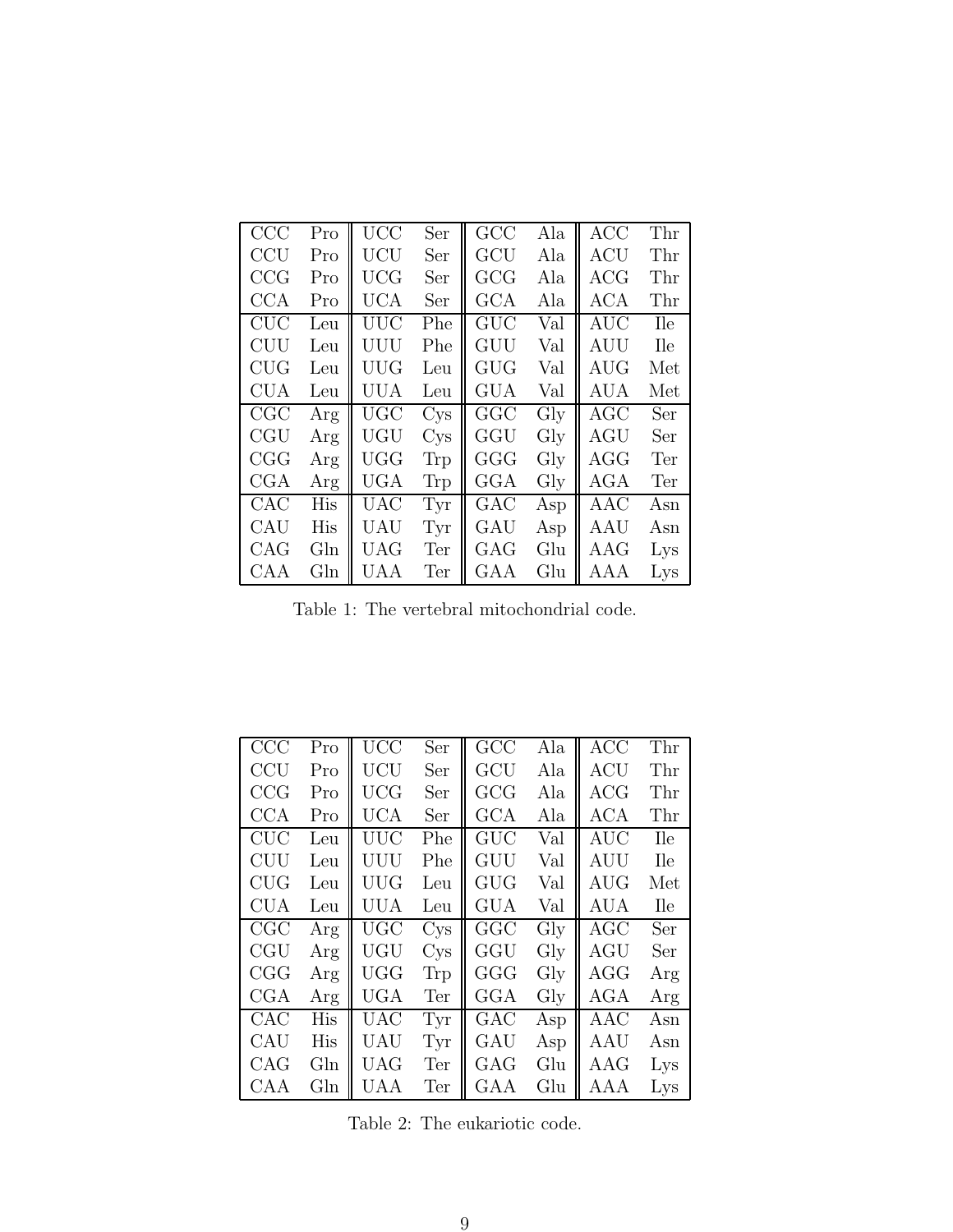| codon                   | a.a.            | $J_H$            | $J_V$         | $J_{H,\underline{3}}$ | $J_{V,3}$        | codon                | a.a.                       | $J_H$            | $J_V$            | $J_{H,3}$        | $J_{V,\underline{3}}$ |
|-------------------------|-----------------|------------------|---------------|-----------------------|------------------|----------------------|----------------------------|------------------|------------------|------------------|-----------------------|
| CCC                     | Pro             | 3/2              | 3/2           | 3/2                   | 3/2              | GCC                  | Ala                        | 3/2              | 3/2              | 3/2              | 1/2                   |
| <b>CCU</b>              | Pro             | 1/2              | 3/2           | 1/2                   | 3/2              | GCU                  | Ala                        | 1/2              | 3/2              | 1/2              | 1/2                   |
| CCG                     | Pro             | 3/2              | 1/2           | 3/2                   | 1/2              | GCG                  | Ala                        | 3/2              | 1/2              | 3/2              | $-1/2$                |
| CCA                     | Pro             | 1/2              | 1/2           | 1/2                   | 1/2              | <b>GCA</b>           | Ala                        | 1/2              | 1/2              | 1/2              | $-1/2$                |
| CUC                     | Leu             | 1/2              | $\frac{3}{2}$ | $\frac{1}{2}$         | $\frac{3}{2}$    | GUC                  | Val                        | 1/2              | 3/2              | $\overline{1/2}$ | 1/2                   |
| CUU                     | Leu             | 1/2              | 3/2           | $-1/2$                | 3/2              | GUU                  | Val                        | 1/2              | 3/2              | $-1/2$           | 1/2                   |
| <b>CUG</b>              | Leu             | 1/2              | 1/2           | 1/2                   | 1/2              | <b>GUG</b>           | Val                        | 1/2              | 1/2              | 1/2              | $-1/2$                |
| <b>CUA</b>              | Leu             | 1/2              | 1/2           | $-1/2$                | 1/2              | <b>GUA</b>           | Val                        | 1/2              | 1/2              | $-1/2$           | $-1/2$                |
| $\overline{\text{CGC}}$ | Arg             | $\overline{3/2}$ | $\frac{1}{2}$ | 3/2                   | $\frac{1}{2}$    | GGC                  | $\overline{Gly}$           | $\overline{3/2}$ | $\overline{3/2}$ | $\frac{3}{2}$    | $-1/2$                |
| CGU                     | Arg             | 1/2              | 1/2           | 1/2                   | 1/2              | GGU                  | Gly                        | 1/2              | 3/2              | 1/2              | $-1/2$                |
| CGG                     | Arg             | 3/2              | 1/2           | 3/2                   | $-1/2$           | GGG                  | Gly                        | 3/2              | 3/2              | 3/2              | $-3/2$                |
| CGA                     | Arg             | 1/2              | 1/2           | 1/2                   | $-1/2$           | GGA                  | Gly                        | 1/2              | 3/2              | 1/2              | $-3/2$                |
| CAC                     | His             | $\frac{1}{2}$    | $\frac{1}{2}$ | $\frac{1}{2}$         | 1/2              | GAC                  | Asp                        | $\frac{1}{2}$    | $\frac{3}{2}$    | $\overline{1/2}$ | $-1/2$                |
| CAU                     | His             | 1/2              | 1/2           | $-1/2$                | 1/2              | GAU                  | Asp                        | 1/2              | 3/2              | $-1/2$           | $-1/2$                |
| CAG                     | Gln             | 1/2              | 1/2           | 1/2                   | $-1/2$           | GAG                  | Glu                        | 1/2              | 3/2              | 1/2              | $-3/2$                |
| CAA                     | Gln             | 1/2              | 1/2           | $-1/2$                | $-1/2$           | GAA                  | Glu                        | 1/2              | 3/2              | $-1/2$           | $-3/2$                |
| UCC                     | Ser             | 3/2              | 3/2           | $\overline{1/2}$      | $\overline{3/2}$ | <b>ACC</b>           | Thr                        | $\overline{3/2}$ | $\overline{3/2}$ | $\frac{1}{2}$    | $\frac{1}{2}$         |
| <b>UCU</b>              | Ser             | 1/2              | 3/2           | $-1/2$                | 3/2              | <b>ACU</b>           | Thr                        | 1/2              | 3/2              | $-1/2$           | 1/2                   |
| <b>UCG</b>              | Ser             | 3/2              | 1/2           | 1/2                   | 1/2              | <b>ACG</b>           | Thr                        | 3/2              | 1/2              | 1/2              | $-1/2$                |
| <b>UCA</b>              | Ser             | 1/2              | 1/2           | $-1/2$                | 1/2              | ACA                  | Thr                        | 1/2              | 1/2              | $-1/2$           | $-1/2$                |
| <b>UUC</b>              | Phe             | $\overline{3/2}$ | 3/2           | $-1/2$                | $\sqrt{3}/2$     | $\rm AUC$            | $\mathop{\rm He}\nolimits$ | $\overline{3/2}$ | $\overline{3/2}$ | $-1/2$           | 1/2                   |
| <b>UUU</b>              | Phe             | 3/2              | 3/2           | $-3/2$                | 3/2              | AUU                  | Ile                        | 3/2              | 3/2              | $-3/2$           | 1/2                   |
| <b>UUG</b>              | Leu             | 3/2              | 1/2           | $-1/2$                | 1/2              | $\operatorname{AUG}$ | Met                        | 3/2              | 1/2              | $-1/2$           | $-1/2$                |
| <b>UUA</b>              | Leu             | 3/2              | 1/2           | $-3/2$                | 1/2              | <b>AUA</b>           | Met/He                     | 3/2              | 1/2              | $-3/2$           | $-1/2$                |
| <b>UGC</b>              | C <sub>YS</sub> | 3/2              | $\frac{1}{2}$ | 1/2                   | $\frac{1}{2}$    | AGC                  | Ser                        | $\overline{3/2}$ | $\overline{3/2}$ | $\frac{1}{2}$    | $-1/2$                |
| <b>UGU</b>              | C <sub>YS</sub> | 1/2              | 1/2           | $-1/2$                | 1/2              | AGU                  | Ser                        | 1/2              | 3/2              | $-1/2$           | $-1/2$                |
| <b>UGG</b>              | Ter/Trp         | 3/2              | 1/2           | 1/2                   | $-1/2$           | AGG                  | Ter/Arg                    | 3/2              | 3/2              | 1/2              | $-3/2$                |
| <b>UGA</b>              | Ter             | 1/2              | 1/2           | $-1/2$                | $-1/2$           | AGA                  | Ter/Arg                    | 1/2              | 3/2              | $-1/2$           | $-3/2$                |
| <b>UAC</b>              | Tyr             | 3/2              | $\frac{1}{2}$ | $-1/2$                | 1/2              | AAC                  | Asn                        | 3/2              | $\overline{3/2}$ | $-1/2$           | $-1/2$                |
| <b>UAU</b>              | Tyr             | 3/2              | 1/2           | $-3/2$                | 1/2              | AAU                  | Asn                        | 3/2              | 3/2              | $-3/2$           | $-1/2$                |
| <b>UAG</b>              | Ter             | 3/2              | 1/2           | $-1/2$                | $-1/2$           | AAG                  | Lys                        | 3/2              | 3/2              | $-1/2$           | $-3/2$                |
| <b>UAA</b>              | <b>Ter</b>      | 3/2              | 1/2           | $-3/2$                | $-1/2$           | AAA                  | Lys                        | 3/2              | 3/2              | $-3/2$           | $-3/2$                |

Table 3:  $J_{\alpha}$ ,  $(J_{\alpha,3})$ : values of total/third component spin of  $su(2)_{\alpha}$ ,  $(\alpha = H, V)$ .

(in the columns "amino-acids" (a.a.), left is for VMC and right for EC)